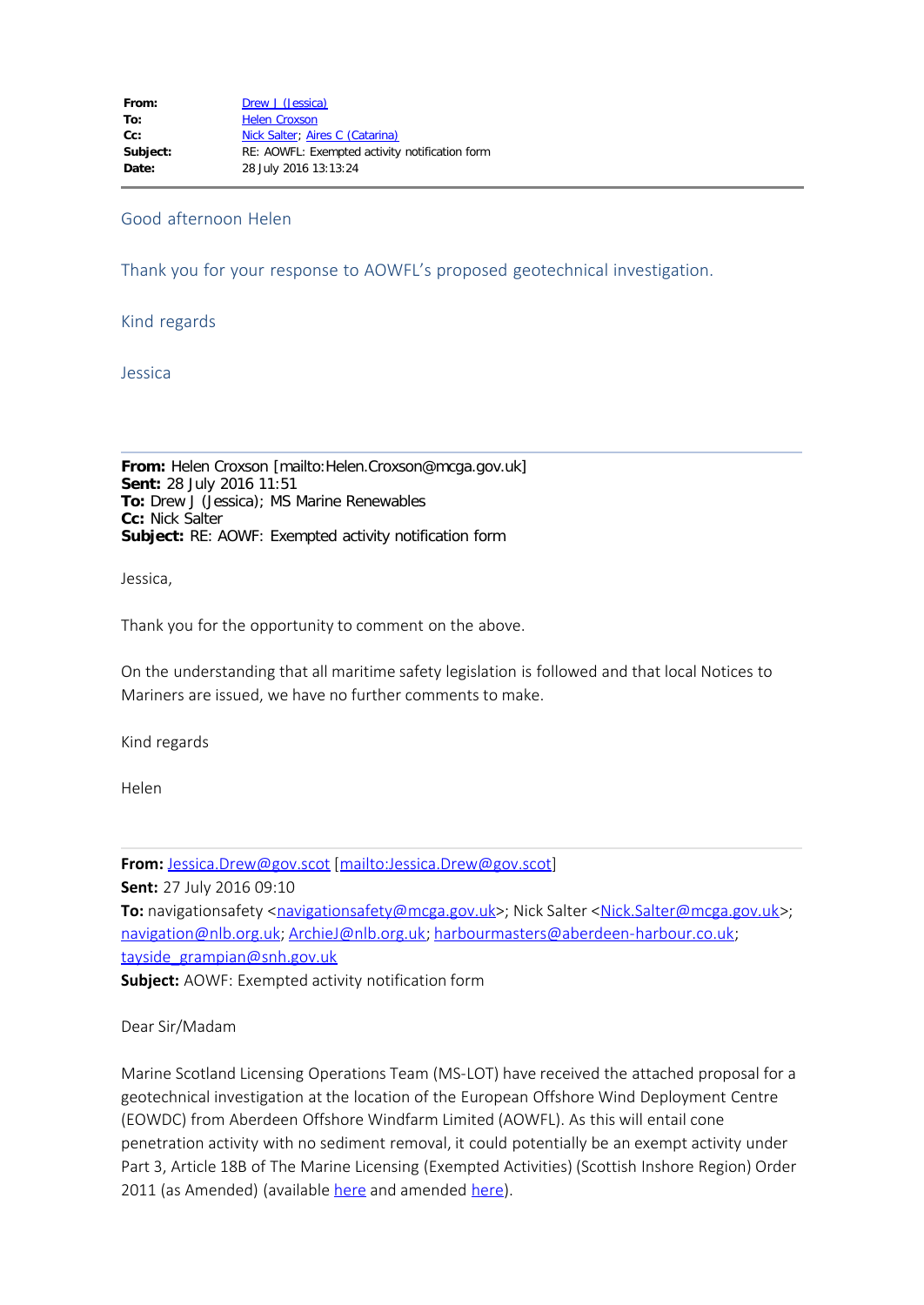Should you have any comments on this proposal, I would be very grateful if they could be forwarded to MS-LOT in an electronic format to [MS.MarineRenewables@gov.scot](mailto:MS.MarineRenewables@gov.scot) before the 3<sup>rd</sup> August 2016.

Yours faithfully

Jessica Drew Marine Renewables Casework Officer Marine Scotland – Marine Planning & Policy Division Scottish Government, Marine Laboratory, 375 Victoria Road, Aberdeen, AB11 9DB Tel: +44 (0)1224 295683 S/B: +44 (0)1224 876544 Fax: +44 (0)1224 295524 e. [jessica.drew@gov.scot](mailto:jessica.drew@scot.gov) *Please note new email address for team email*. [MS.MarineRenewables@gov.scot](mailto:MS.MarineRenewables@gov.scot)

w: <http://www.gov.scot/marinescotland>

## \*\*\*\*\*\*\*\*\*\*\*\*\*\*\*\*\*\*\*\*\*\*\*\*\*\*\*\*\*\*\*\*\*\*\*\*\*\*\*\*\*\*\*\*\*\*\*\*\*\*\*\*\*\*\*\*\*\*\*\*\*\*\*\*\*\*\*\*\*\*

This e-mail (and any files or other attachments transmitted with it) is intended solely for the attention of the addressee(s). Unauthorised use, disclosure, storage, copying or distribution of any part of this e-mail is not permitted. If you are not the intended recipient please destroy the email, remove any copies from your system and inform the sender immediately by return.

Communications with the Scottish Government may be monitored or recorded in order to secure the effective operation of the system and for other lawful purposes. The views or opinions contained within this e-mail may not necessarily reflect those of the Scottish Government.

Tha am post-d seo (agus faidhle neo ceanglan còmhla ris) dhan neach neo luchd-ainmichte a-mhàin. Chan eil e ceadaichte a chleachdadh ann an dòigh sam bith, a' toirt a-steach còraichean, foillseachadh neo sgaoileadh, gun chead. Ma 's e is gun d'fhuair sibh seo le gun fhiosd', bu choir cur às dhan phost-d agus lethbhreac sam bith air an t-siostam agaibh, leig fios chun neach a sgaoil am post-d gun dàil.

Dh'fhaodadh gum bi teachdaireachd sam bith bho Riaghaltas na h-Alba air a chlàradh neo air a sgrùdadh airson dearbhadh gu bheil an siostam ag obair gu h-èifeachdach neo airson adhbhar laghail eile. Dh'fhaodadh nach eil beachdan anns a' phost-d seo co-ionann ri beachdan Riaghaltas na h-Alba.

\*\*\*\*\*\*\*\*\*\*\*\*\*\*\*\*\*\*\*\*\*\*\*\*\*\*\*\*\*\*\*\*\*\*\*\*\*\*\*\*\*\*\*\*\*\*\*\*\*\*\*\*\*\*\*\*\*\*\*\*\*\*\*\*\*\*\*\*\*\*